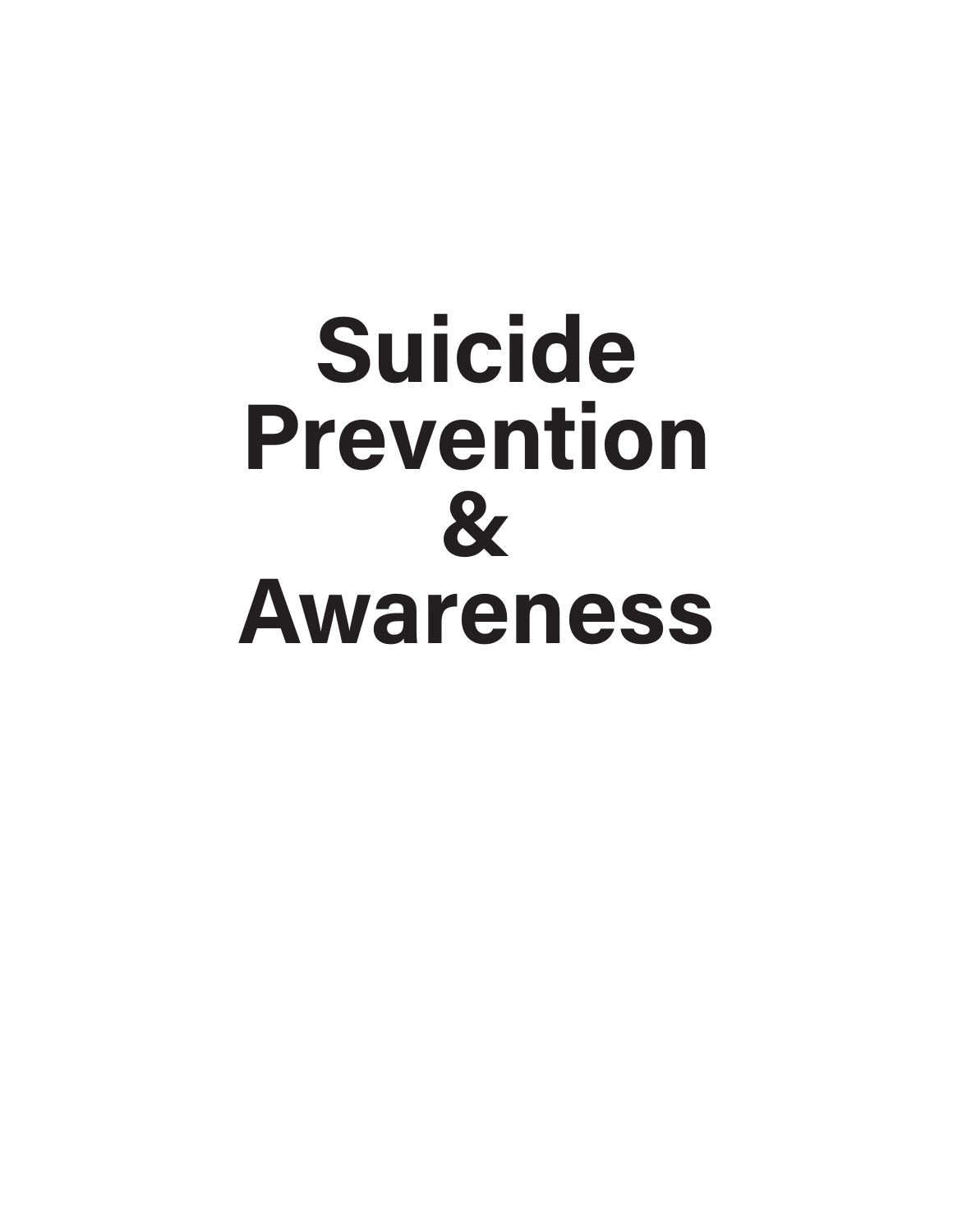## Hopelessness is a major risk factor

- **Believeing all resources are exhausted.**
- Feeling that no one care.
- Believing the world would be better off without you.
- • Total loss of control over self and others.
- Seeing death as only means of eliminating pain.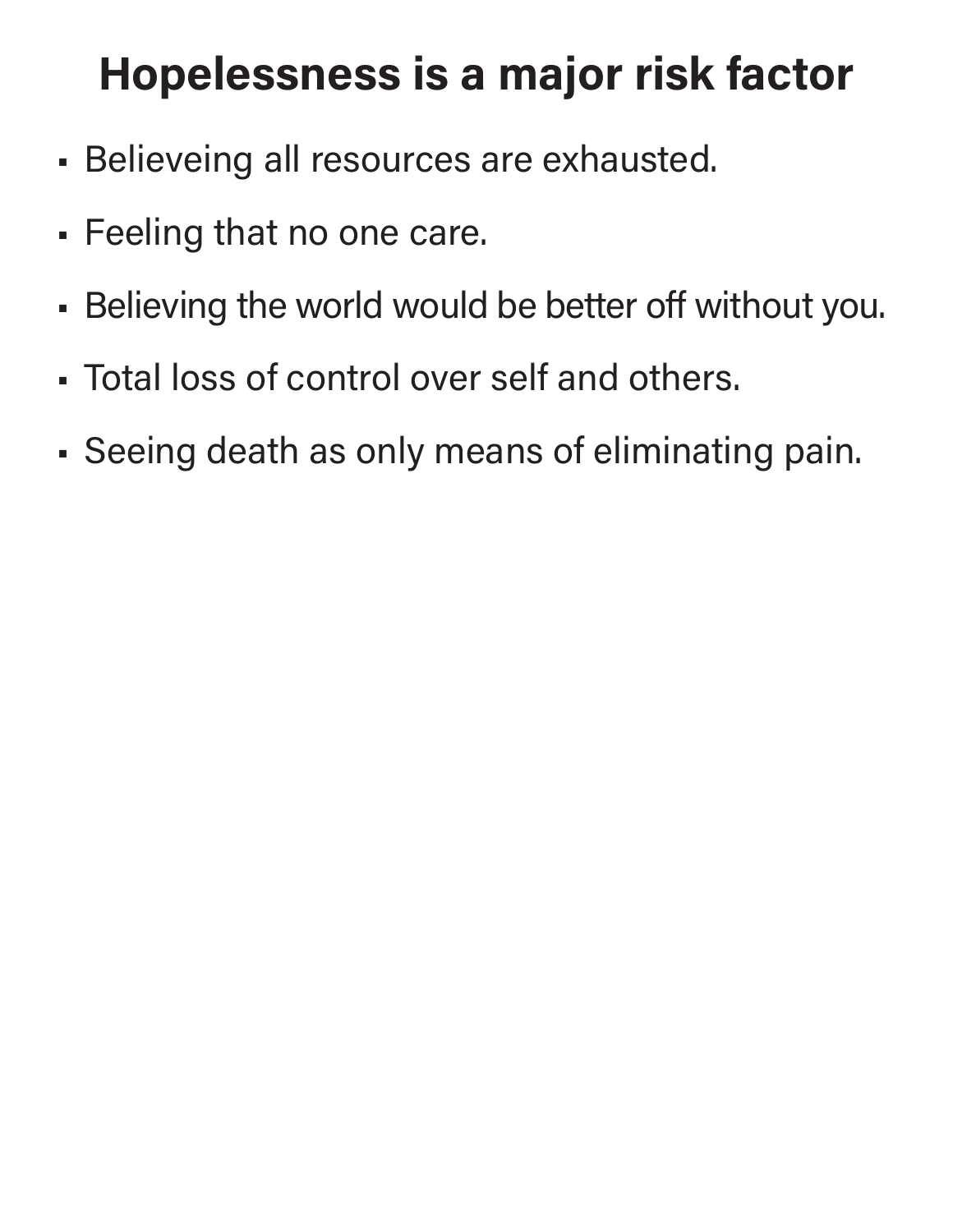## Myths and Facts

- • MYTH: People who talk about suicide don't die by suicide.
- FACT: 80% of completed suicides had given definite indications of their intention.
- • MYTH: Talking about suicide will give some an idea to do it.
- FACT: Suicidal people already have the idea. Talking about it may invite them to ask for help.
- • MYTH: All suicidal people are fully intent on dying. Nothing can be done about it.
- FACT: 95% are undecided about it. They call for help before or after the attempt.
- • MYTH: Suicide is an impulsive act.
- FACT: Most suicides are carefully planned and thought about for weeks.
- • MYTH: Suicidal people remain suicidal.
- FACT: Most are suicidal for only a brief period. Timely intervention may save their lives.